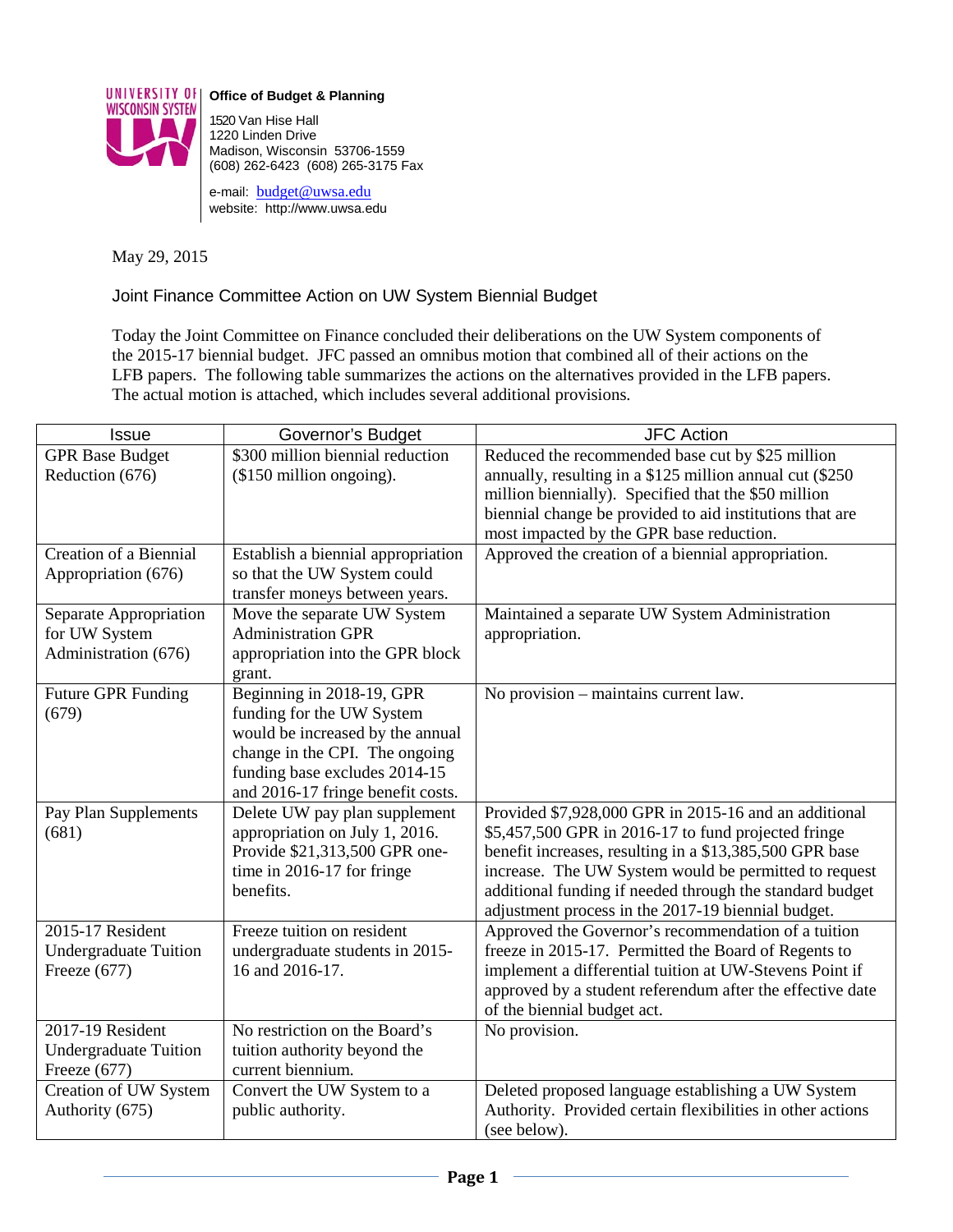| <b>Issue</b>                                                                           | Governor's Budget                                                                                                                                                                                                                                                                                                                                                                                                                    | <b>JFC Action</b>                                                                                                                                                                                                                                                                                                                                                                                                                                                                                                                                                    |
|----------------------------------------------------------------------------------------|--------------------------------------------------------------------------------------------------------------------------------------------------------------------------------------------------------------------------------------------------------------------------------------------------------------------------------------------------------------------------------------------------------------------------------------|----------------------------------------------------------------------------------------------------------------------------------------------------------------------------------------------------------------------------------------------------------------------------------------------------------------------------------------------------------------------------------------------------------------------------------------------------------------------------------------------------------------------------------------------------------------------|
| Minnesota-Wisconsin<br><b>Student Reciprocity</b><br>(390)                             | Transfer negotiation and<br>administration of the Minnesota-<br>Wisconsin tuition reciprocity<br>agreement from HEAB to the<br>Board of Regents on July 1, 2016.<br>Entering into an agreement is<br>optional and does not require JFC<br>approval. The UW System<br>Authority would be liable for any<br>interstate payment that accrues<br>after July 1, 2016. UW<br>institutions would retain all<br>reciprocity tuition revenue. | Maintained current law. UW System institutions will not<br>be able to retain all tuition paid by Minnesota students in<br>2016-17 as proposed by the Governor.                                                                                                                                                                                                                                                                                                                                                                                                       |
| <b>Compensation Plans</b><br>(681)                                                     | Authorize the UW System<br>Authority Board of Regents to<br>approve compensation plans for<br>UW employees.                                                                                                                                                                                                                                                                                                                          | Restored current law requiring the Director of the Office<br>of State Employment Relations to submit pay plan<br>recommendations for UW faculty and academic staff to<br>JOCER. Restored UW System pay plan supplemental<br>appropriations. Specified that the UW System not receive<br>pay plan supplements from the compensation reserve in<br>2015-17, but would receive pay plan supplements in 2017-<br>19 and in future biennia. Modified current law to<br>permit the Board of Regents to use base funds to<br>provide salary adjustments to recognize merit. |
| <b>GPR Position Creation</b><br>Authority (681)                                        | Delete current law restrictions on<br>the ability of the UW System<br>Authority to create or abolish<br>GPR positions.                                                                                                                                                                                                                                                                                                               | No provision. On July 1, 2015, the UW System will have<br>authority to create and abolish positions on all funds<br>because the UW will be excluded from s. 16.505. (C.2.)                                                                                                                                                                                                                                                                                                                                                                                           |
| <b>Issuance of Revenue</b><br>Bonds for UW System<br>Self-Amortizing<br>Projects (682) | Provide that the UW System<br>Authority could issue bonds for<br>any corporate purpose. Bonds<br>would not be debt of the State.                                                                                                                                                                                                                                                                                                     | No provision.                                                                                                                                                                                                                                                                                                                                                                                                                                                                                                                                                        |
| Oversight by DOA<br>(682)                                                              | None.                                                                                                                                                                                                                                                                                                                                                                                                                                | Required DOA to assess the UW System for services<br>related to building projects that are funded entirely by<br>program revenues or program revenue supported<br>borrowing on a fee-for-service basis except that fees<br>assessed to these projects could not exceed 4% of the total<br>cost of the project.                                                                                                                                                                                                                                                       |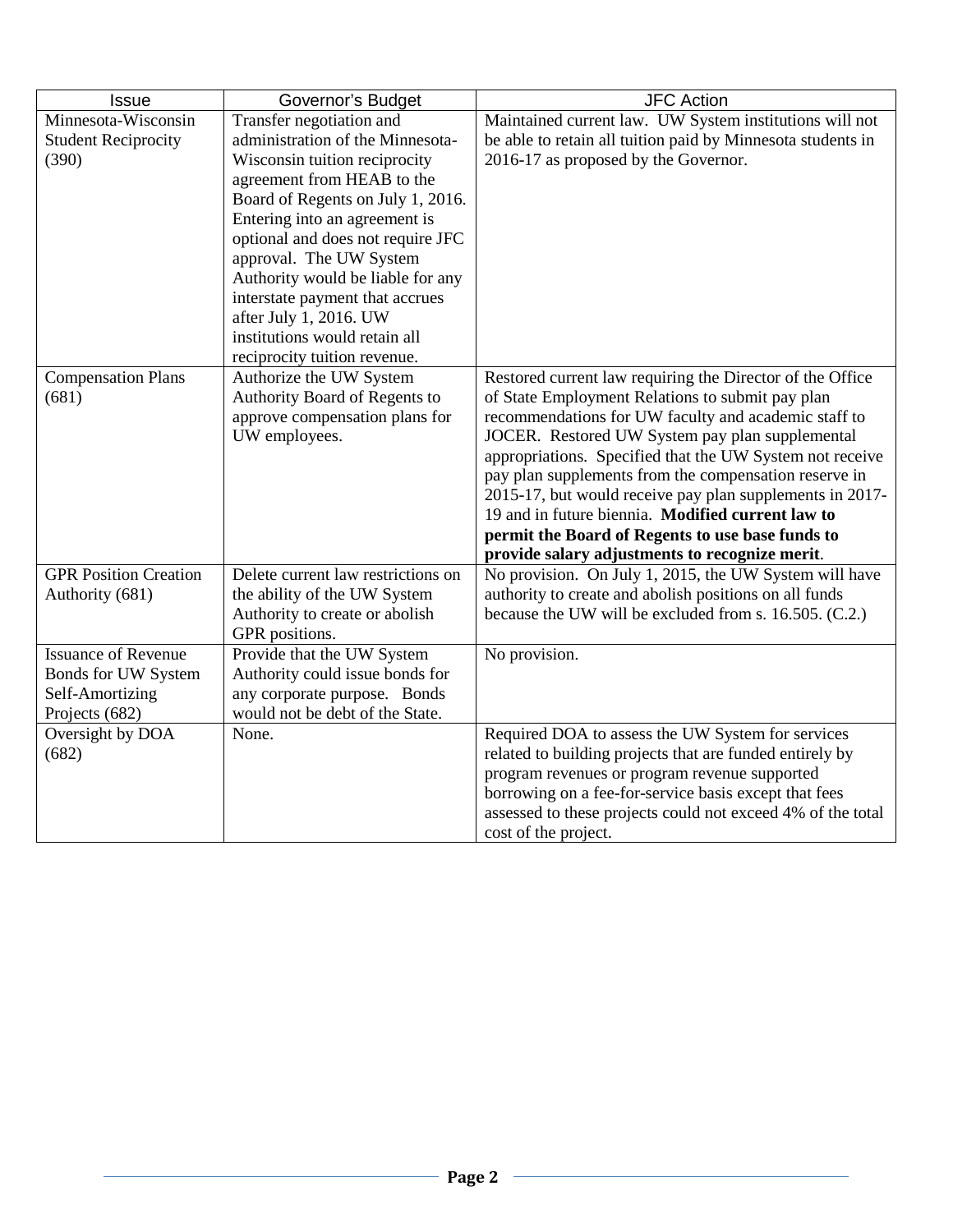| <b>Issue</b>                                   | Governor's Budget                   | <b>JFC Action</b>                                                                                          |
|------------------------------------------------|-------------------------------------|------------------------------------------------------------------------------------------------------------|
| Legislative Enumeration                        | None.                               | Provided that UW System building projects would not be                                                     |
| of Non-GPR Supported                           |                                     | subject to Building Commission approval and supervision                                                    |
| Projects (682)                                 |                                     | if all of the following apply: (a) the project is                                                          |
|                                                |                                     | funded entirely with gifts and grants made to the UW                                                       |
|                                                |                                     | System for the express purpose of funding the building                                                     |
|                                                |                                     | project; and (b) the building project is let by the UW                                                     |
|                                                |                                     | System using the current law single prime contracting                                                      |
|                                                |                                     | process. Provided that the DOA would not take charge of                                                    |
|                                                |                                     | and supervise all engineering and architectural services                                                   |
|                                                |                                     | and construction work performed related to, or review and                                                  |
|                                                |                                     | approve plans and specifications for, UW System projects                                                   |
|                                                |                                     | that meet that criteria. Deleted current law exempting UW                                                  |
|                                                |                                     | System building projects that cost less than \$500,000 and                                                 |
|                                                |                                     | are funded entirely with gifts and grants from prior                                                       |
|                                                |                                     | approval by the Building Commission, review and                                                            |
|                                                |                                     | approval by DOA, DOA supervision of engineering,<br>architectural services, and construction work, and DOA |
|                                                |                                     | bidding.                                                                                                   |
| Procurement - General                          | For procurement purposes, the       | Required the Board of Regents to develop related policies                                                  |
| (683)                                          | UW System Authority would be        | and to submit them for approval by the JFC. Specified                                                      |
|                                                | treated as a municipality and       | that current law related to purchasing by state agencies                                                   |
|                                                | would not be subject to             | would not apply to the UW System once the JFC approves                                                     |
|                                                | procurement law for state           | the Board of Regent policies. Specified that UW System                                                     |
|                                                | agencies. UW System Authority       | institutions would be able to purchase through state                                                       |
|                                                | could enter into purchasing         | contracts and state agencies would be able to purchase                                                     |
|                                                | agreements with DOA and             | through UW System contracts.                                                                               |
|                                                | municipalities.                     |                                                                                                            |
| <b>Investment of Certain</b>                   | None.                               | Specified that the UW System would not be required to                                                      |
| PR Balances (684)                              |                                     | deposit auxiliary enterprise revenues, gifts, grants,                                                      |
|                                                |                                     | donations, and segregated fees collected for building                                                      |
|                                                |                                     | projects in the state investment fund, which would allow                                                   |
|                                                |                                     | the Board of regents to invest these funds upon receipt in                                                 |
|                                                |                                     | the PR appropriation. Required the Board to invest these                                                   |
|                                                |                                     | funds through one of three specific mechanisms. Deleted                                                    |
|                                                |                                     | current law authorizing the Board to invest surplus                                                        |
|                                                |                                     | auxiliary enterprises moneys in certain securities and                                                     |
|                                                | Delete \$4,069,100 and 35.2         | bonds.<br>Deleted the funding, positions, and related statutory                                            |
| <b>Wisconsin Bioenergy</b><br>Initiative (486) | positions.                          | language.                                                                                                  |
| Wisconsin                                      | Delete \$130,500 annually from      | Deleted the funding, positions, and related statutory                                                      |
| Environmental                                  | the environmental fund and delete   | language.                                                                                                  |
| Education Board (488)                          | the appropriation for that purpose. |                                                                                                            |
|                                                | In addition, delete \$200,000 in    |                                                                                                            |
|                                                | $2016-17$ as well as the            |                                                                                                            |
|                                                | appropriation for environmental     |                                                                                                            |
|                                                | education grants from the           |                                                                                                            |
|                                                | conservation fund. Delete           |                                                                                                            |
|                                                | currently law program language.     |                                                                                                            |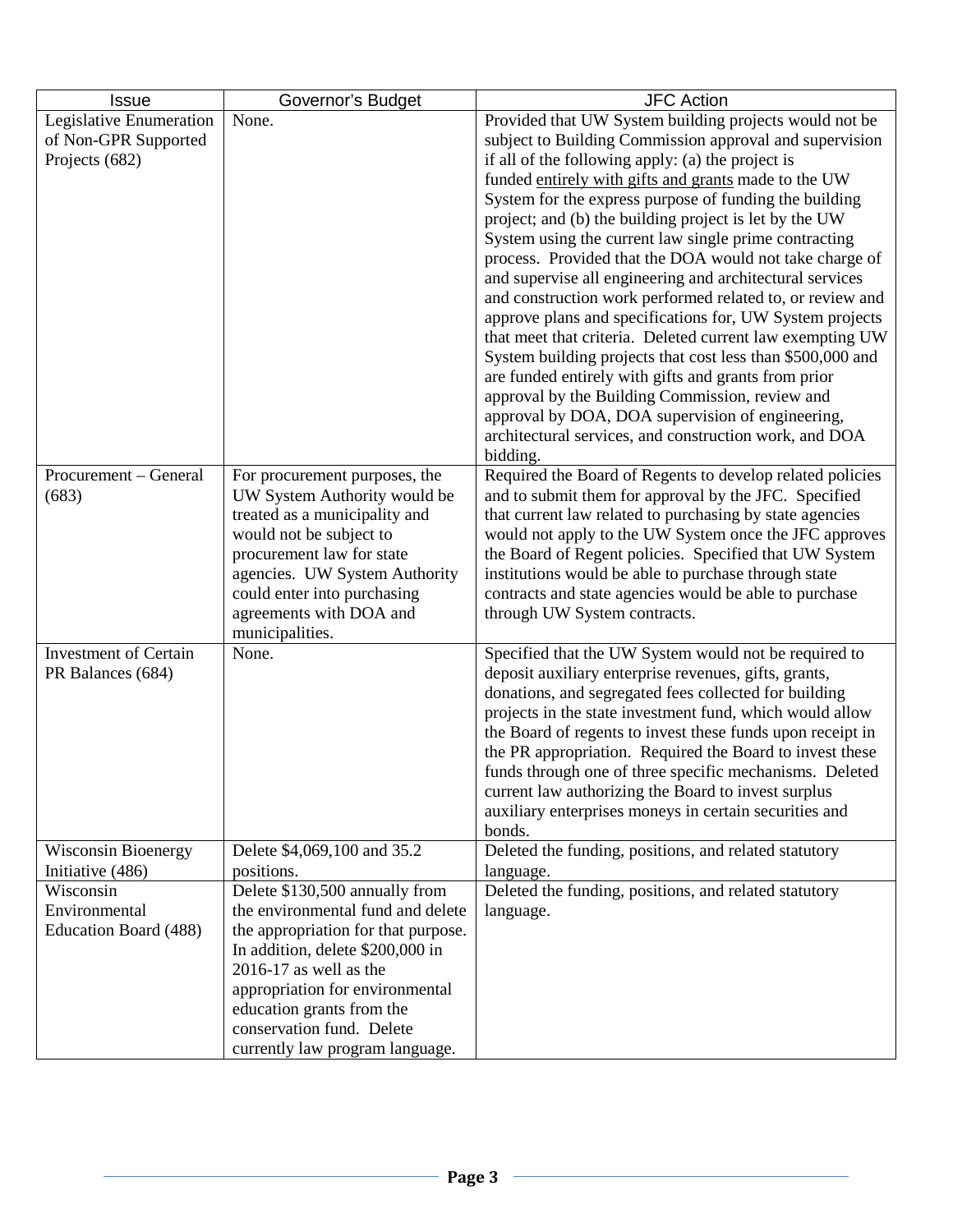| <b>Issue</b>                                 | Governor's Budget                                              | <b>JFC Action</b>                                                           |
|----------------------------------------------|----------------------------------------------------------------|-----------------------------------------------------------------------------|
| <b>Extension Solid Waste</b>                 | Delete \$156,100 and 1.0                                       | Deleted the funding, positions, and related statutory                       |
| Research (487)                               | position. Delete current law                                   | language.                                                                   |
|                                              | permitting the Board to establish                              |                                                                             |
|                                              | solid waste experiment centers.                                |                                                                             |
|                                              | Delete the requirement for the                                 |                                                                             |
|                                              | Board to conduct research into                                 |                                                                             |
|                                              | solid waste disposal and to                                    |                                                                             |
|                                              | appoint a solid waste research                                 |                                                                             |
|                                              | council.                                                       |                                                                             |
| <b>Extension Recycling</b>                   | Delete \$394,100 and 4.0 position                              | Deleted the funding, positions, and related statutory                       |
| Education (487)                              |                                                                | language.<br>Restored GPR funding to SLH for services to DHS and            |
| State Laboratory of<br>Hygiene Funding (686) | Reduce SLH's GPR appropriation<br>by \$6.3 million in 2016-17. | DNR.                                                                        |
|                                              | Create a \$2.7 million                                         |                                                                             |
|                                              | appropriation under DNR to pay                                 |                                                                             |
|                                              | SLH for services provided.                                     |                                                                             |
|                                              | Provide an additional \$3.6 million                            |                                                                             |
|                                              | to DHS for public health services                              |                                                                             |
|                                              | planning, regulation, and                                      |                                                                             |
|                                              | delivery.                                                      |                                                                             |
| Telecommunications                           | Delete \$1,054,800 in funding that                             | Restored segregated fund appropriation and positions.                       |
| Services Funding (678)                       | supports BadgerNet services                                    | Removed prohibition on DOA providing services to the                        |
|                                              | provided to the UW System.                                     | UW System.                                                                  |
|                                              | Prohibit DOA from providing                                    |                                                                             |
|                                              | computer and                                                   |                                                                             |
|                                              | telecommunications services to                                 |                                                                             |
|                                              | UW institutions.                                               |                                                                             |
| Rural Physician                              | Delete \$755,300.                                              | Restored segregated fund appropriation and positions.                       |
| <b>Residency Assistance</b><br>Program (678) |                                                                |                                                                             |
| Physician and Dentist                        | Delete \$250,000 and related                                   | Restored segregated fund appropriation and positions.                       |
| Loan Assistance                              | language.                                                      |                                                                             |
| Program (678)                                |                                                                |                                                                             |
| <b>Environmental Program</b>                 | Delete approximately \$300,000                                 | Restored segregated fund appropriation and positions.                       |
| Grants and Scholarships                      | for environmental grants and                                   |                                                                             |
| (678)                                        | scholarships at UW-Madison,                                    |                                                                             |
|                                              | UW Colleges, and UW-Stevens                                    |                                                                             |
|                                              | Point.                                                         |                                                                             |
|                                              |                                                                |                                                                             |
| <b>Discovery Farm Grants</b>                 | Delete \$249,800 and 1.2                                       | Restored segregated fund appropriation and positions.                       |
| Program (678)                                | positions.                                                     |                                                                             |
| <b>Center for Cooperatives</b>               | Delete \$133,300. In current law,                              | Restored segregated fund appropriation and positions.                       |
| (678)                                        | \$78,000 should be provided to the                             | Specified that \$124,400 of the appropriation be provided                   |
|                                              | UW-Stevens Point paper science                                 | to UW-Stevens Point's paper science program and                             |
|                                              | program and the remainder<br>should be used for grants to      | \$10,000 to UW-Madison's center for cooperatives in<br>2015-16 and 2016-17. |
|                                              | persons wishing to form forestry                               |                                                                             |
|                                              | cooperatives. Five percent of the                              |                                                                             |
|                                              | amount for grants can be used for                              |                                                                             |
|                                              | administrative expenses.                                       |                                                                             |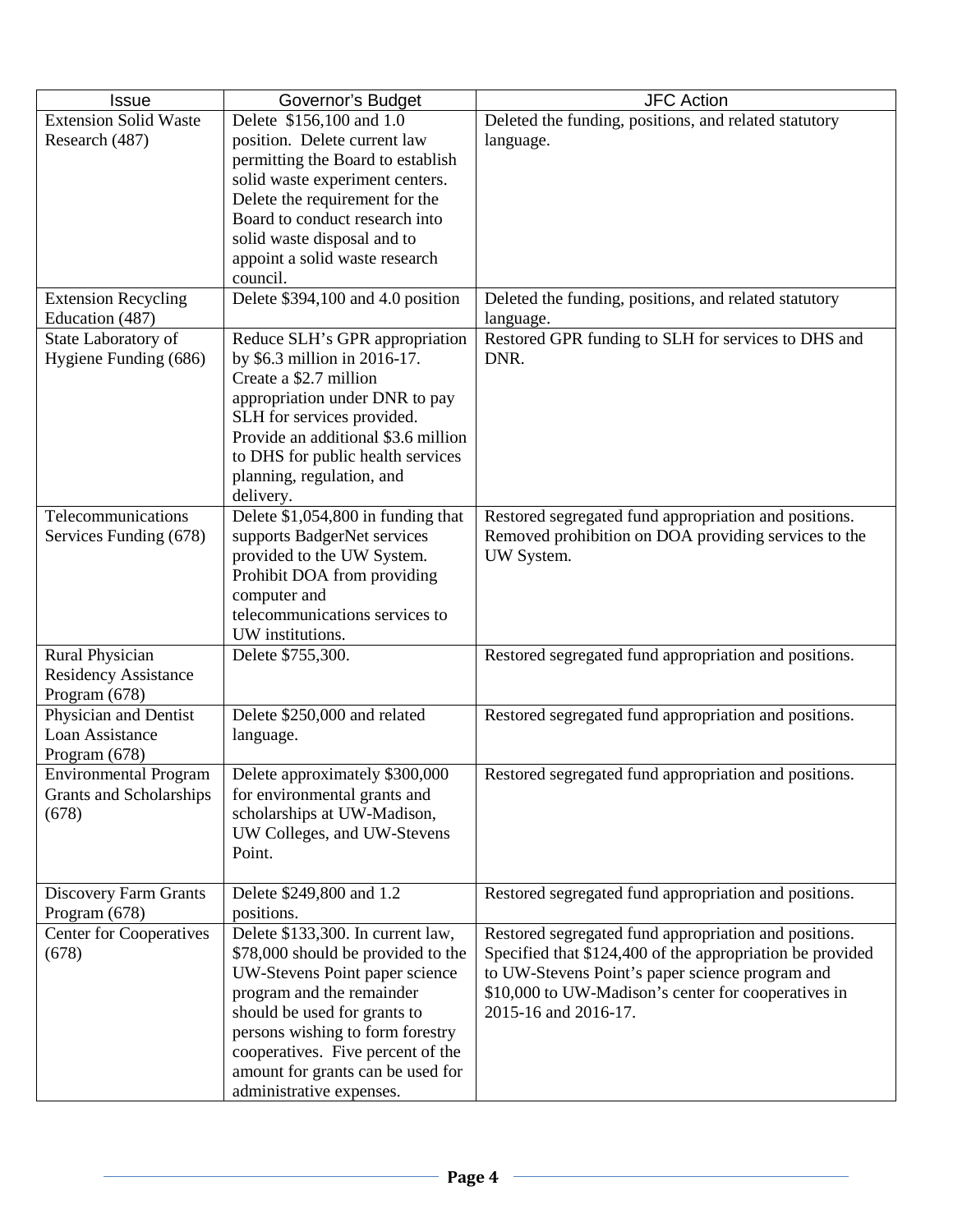| <b>Issue</b>                  | Governor's Budget                  | <b>JFC Action</b>                                         |
|-------------------------------|------------------------------------|-----------------------------------------------------------|
| Physician and Dentist         | Delete \$488,700and related        | Maintained current law and restored funding.              |
| and Health Care               | language. Delete the Rural         |                                                           |
| Provider Loan                 | Health Development Council,        |                                                           |
| <b>Assistance Programs</b>    | which advises the Board on the     |                                                           |
| (679)                         | loan assistance program.           |                                                           |
| Aquaculture                   | Delete operational funding for     | Restored funding, and provided an additional \$100,000    |
| <b>Demonstration Facility</b> | aquaculture (\$417,500). The       | PR-tribal gaming funding in 2015-16 and 2016-17 to fund   |
| (679)                         | recommendation also modifies       | a UW-Extension aquaculture specialist position.           |
|                               | current language to permit -rather |                                                           |
|                               | than require – the Board to        |                                                           |
|                               | support commercial aquaculture.    |                                                           |
| Programming at UW-            | Delete \$247,500 for programming   | Maintained current law and restored funding.              |
| Green Bay                     | at UW-Green Bay developed with     |                                                           |
|                               | the Oneida Tribe.                  |                                                           |
| Position Reports (681)        | Delete language requiring the      | Modify current law to require the Board of Regents to     |
|                               | Board of Regents to report         | report annually to DOA and to the Co-Chairs of JFC        |
|                               | quarterly to DOA and JFC           | regarding the number of full-time equivalent positions    |
|                               | regarding the number of FTE        | created or abolished in the previous 12 months. Specified |
|                               | positions.                         | that the reports be based on the October 1 payroll.       |
|                               |                                    | Deleted current law specifying that positions authorized  |
|                               |                                    | for the UW System not be included in any state position   |
|                               |                                    | report beginning on July 1, 2015.                         |
| <b>Auxiliary Enterprise</b>   | Delete current law prohibiting the | Approved the Governor's recommendation, which             |
| Funds (685)                   | Board from accumulating            | removes the Student Funded Auxiliary Reserves Report.     |
|                               | auxiliary reserve funds from       |                                                           |
|                               | student fees in excess of 15% of   |                                                           |
|                               | the previous year's revenues       |                                                           |
|                               | unless approved by DOA and         |                                                           |
|                               | JFC. Delete language authorizing   |                                                           |
|                               | the Board to invest surplus        |                                                           |
|                               | auxiliary enterprise funds in      |                                                           |
|                               | certain securities and bonds.      |                                                           |
| Program Revenue               | None.                              | No provision.                                             |
| Balance Reporting (685)       |                                    |                                                           |